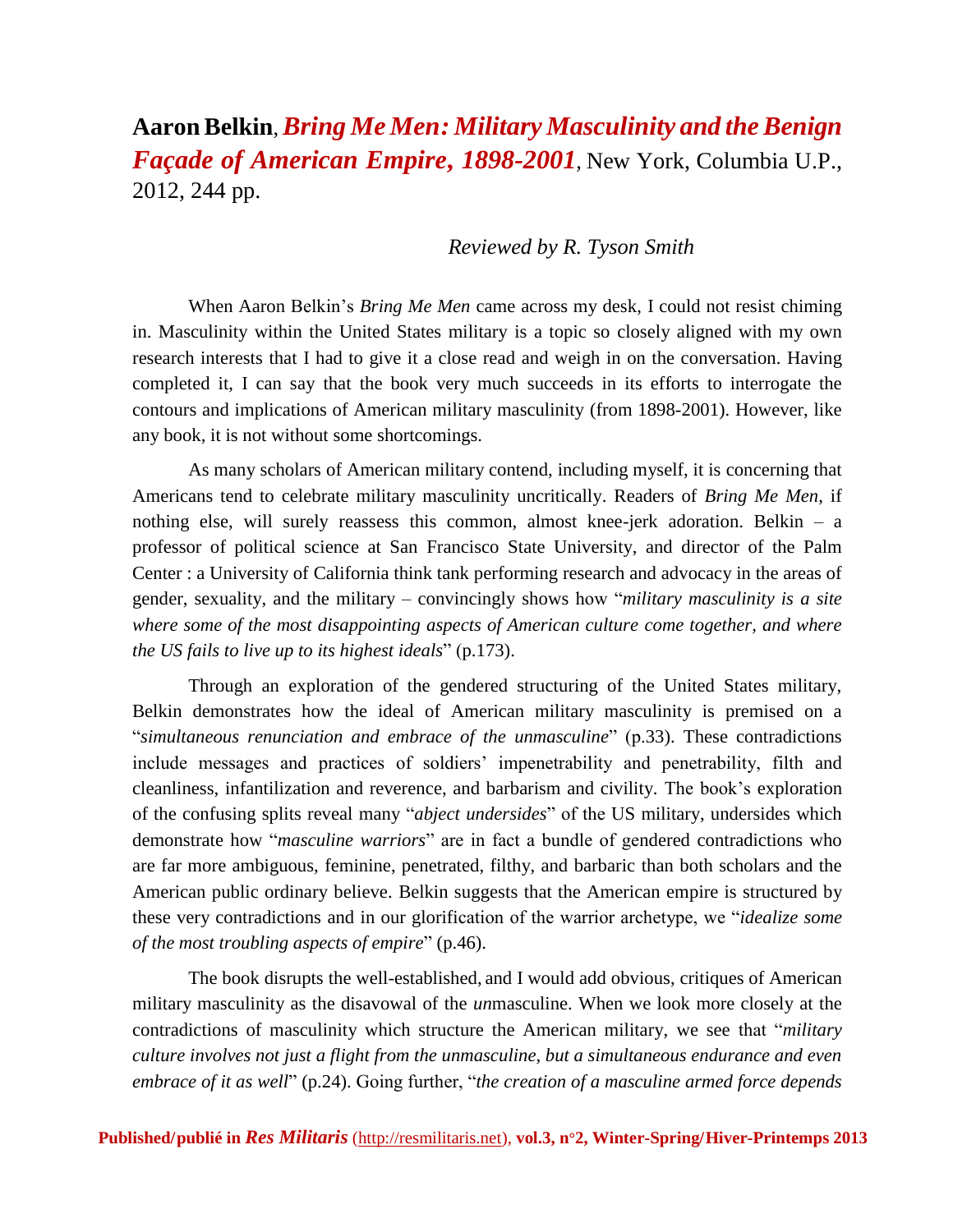*on a surprising degree of engagement with the very sorts of unmasculine foils that masculinity seems by its very definition to be positioned against*" (*ibid.*).

In his cleverly titled "Well-Reared Boys" and "Man Over Board" chapters, Belkin shows how American soldiers are constructed as impenetrable even though rape, bodily secretions, and penetrations of various orifices are far from unique. The impenetrability principle is maintained despite the fact that

> service members have penetrated and been penetrated by each other continuously [and] their anxieties about penetration have been structured by a split and then projected onto incoherent imaginations about gay men as violently aggressive penetrators but also passively weak victims of penetration" (p.99).

Belkin points out a reason why male-to-male rape is so threatening to the institution: the violation calls into question the "*archetypical image of the masculine warrior by implying that the soldier/victim is too weak to fend off an attack*" (p.114).

Using data from the United States Naval Academy at Annapolis, Maryland, and interview data from rape victims and mental health professionals, Belkin goes to great efforts to document routine instances of rape in the military. This social problem – much like veterans' suicide – is very difficult to measure because the US military conceals (or distorts) such information – the institution is vested in keeping the reality of this scourge out of public view.

The chapter on rape also reveals numerous contradictions that are either commonly dismissed by mainstream commentators or off-limit by scholars. For example, Belkin uncovers certain soldiers' eroticization of drill instructors which he contends stem from the United States Marine Corps recruit training which instils the need to take orders and be dominated. Along similar lines, Belkin documents an instance in which rape is experienced as having an element of pleasure, a highly controversial idea.

Belkin demonstrates an impressive command of the literature, relying on a vast array of sociological, anthropological, political science, and historical sources. Using declassified or buried documents, some of which he dug up through the use of the Freedom of Information Act (FOIA), he interrogates trends and histories which the military is eager to keep opaque, if not altogether covered up. For example, using data from the FOIA he demonstrates how rape is systematically downplayed and repeatedly framed as a women's issue. (He also details why male-female rape is much less threatening to military culture than male-male rape.). Furthermore, the forty-five pages of endnotes are a treasure trove of helpful elaboration and important clarification (Many of the book's images are of poor quality, unfortunately.).

Having just completed reviews of my own manuscript on performances and [contradictions of masculinity among professional wrestlers,](https://sites.google.com/site/tyson321/) **1** I must admit that I was sensitive

 $\overline{a}$ 

**<sup>1</sup>** See : [https://sites.google.com/site/tyson321.](https://sites.google.com/site/tyson321/)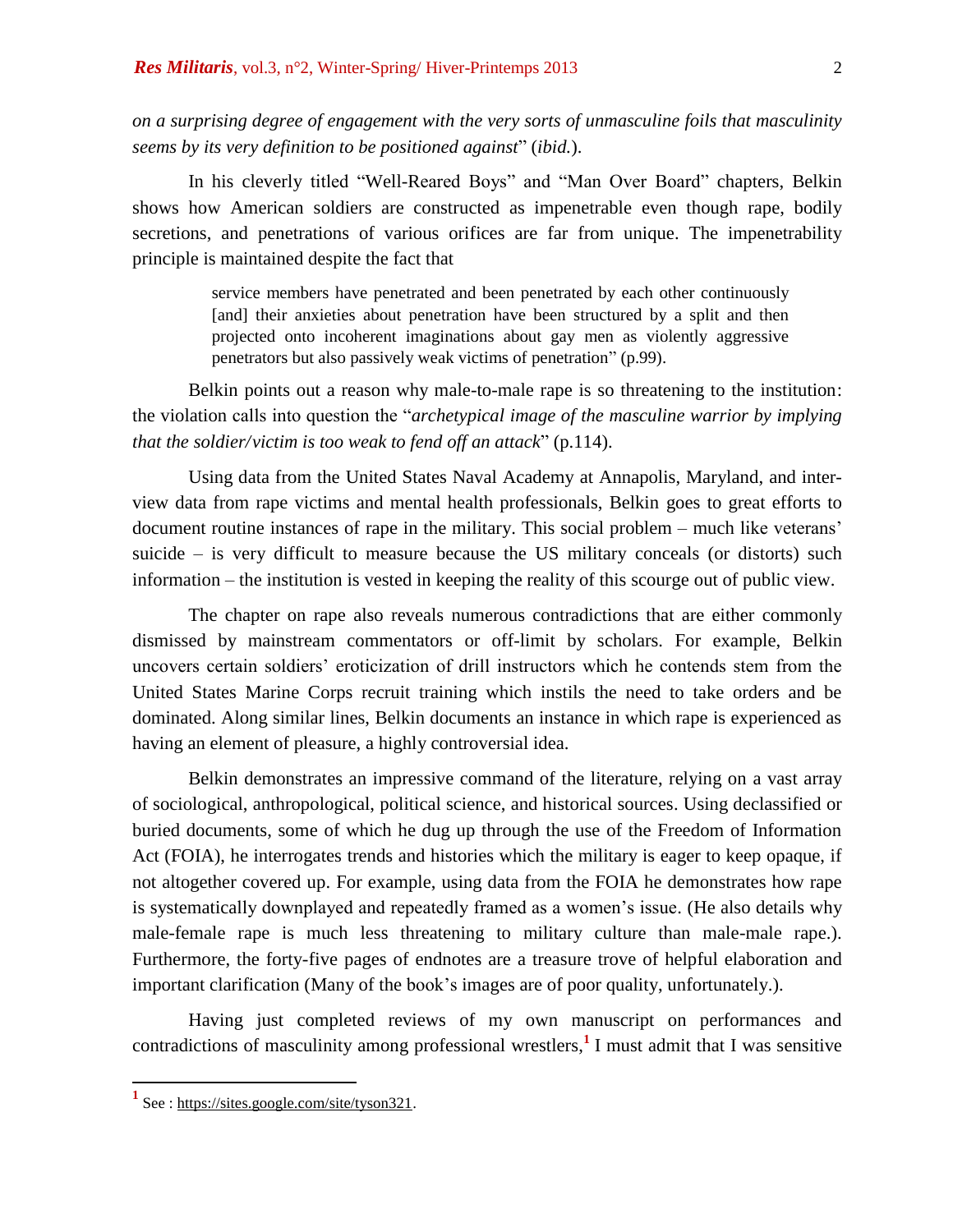to *Bring Me Men*'s repeated mapping and signposting (or as one reviewer of my own manuscript said, "throat-clearing"). The writing is clear and arguments are nicely articulated though the summarizing of earlier chapters slows down the read and makes the book a bit longer than necessary.

One critique regards the support for the argument about building American empire. Belkin argues that…

> when contradictions that structure American military masculinity get normalized or hidden in plain sight [this] can make broader military and imperial contradictions seem unproblematic at the same time" (p.49).

While I believe this idea is important and certainly provocative, it would benefit from more substantiation. Examples of how masculinity is constructed vis-à-vis American empire are peppered into a few chapters, yet the only chapter that directly examines the American military *abroad* is "Civilizing Duties". While an interesting read – and another clever title because much of it details faeces – this chapter about American military in the Philippines is among the shortest chapters and found at the end of the book. I hoped for a stronger link to how masking imperial overreach works. The obedience of soldiers as well as the compliance of the American public (for empire-building expeditions) is contingent on the smoothing out of military masculinity contradictions, according to Belkin. However, this argument remains underdeveloped because it is limited to this one case study: the US military has personnel in over 140 countries after all.

Another critique regards the selection of data. Perhaps a disciplinary-based criticism, but I was often unclear on how data and evidence were chosen. The evidence selected at times feels erratic because the data spans a hundred years, from numerous places, and various branches of the US military. It is a vast landscape of people, places, times, and levels of analyses. For example, we go from accounts based on fiction written in the 2000's, to casual conversations about life on base in a foreign country more than forty years ago. We learn of penetration and malfeasance occurring from a reporter writing for a popular magazine over a hundred years ago. Belkin states that "*soldiers frequently rape civilian women*" (p.85), but we do not have any sense of the frequency. Such crimes happen, but the reader would benefit from a more clear sense of the rate or scale of these crimes and improprieties. While I grant him that these phenomena are very hard to measure, and getting ahold of such unsavoury data would not necessarily be easy, the lack of specificity takes away from the strength of Belkin's argument.

The second chapter, "Imperial Cruise", is a solid analysis of how marginalized groups like Blacks, Puerto Ricans, Jews, Gays and Women have been integral to the construction of military masculinity. One concern is how Belkin underestimates the degree of legitimacy granted to marginalized groups who have now served. He characterizes women and people of colour's choice to serve like a type of false consciousness: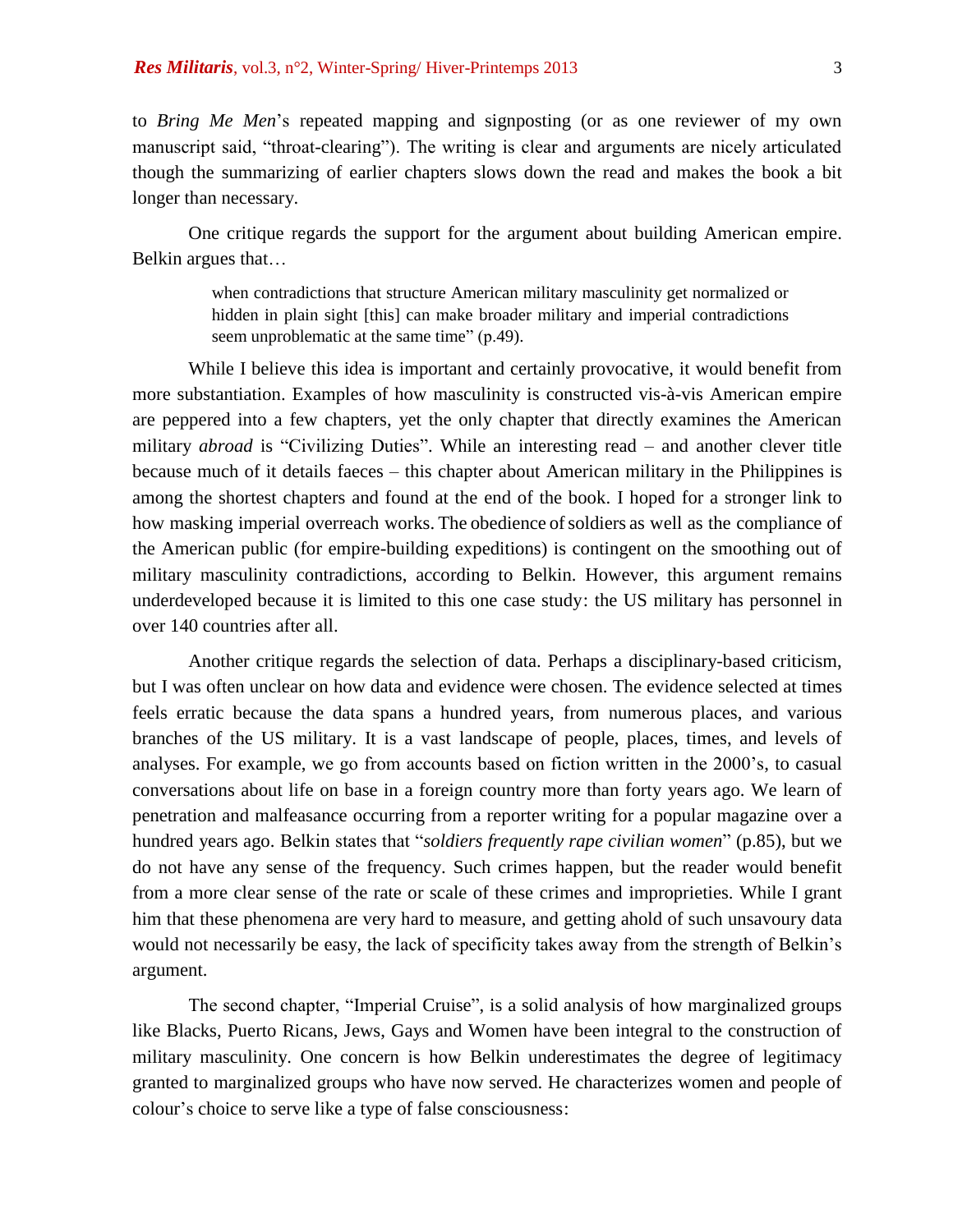I read these instances when minorities demonstrate loyalty through military service as moments of emulation in which disenfranchised people seek to fulfil a militarized variant of what Fanon refers to as the dream of whitening as salvation. (p.74).

But gays and women's recent acceptance through repeal of the "Don't Ask Don't Tell" policy in the US and the recent change in women in combat policy, is in part a product of having already served and sacrificed in military service. The inclusion of blacks in the Union troops during the Civil War, some have argued, lent a degree of legitimacy and recognition to the emancipation proclamation and abolition more generally. I believe we should be more mindful of how this very service also disrupts colonial and racist projects through increased recognition and legitimacy.

As much as I appreciated Belkin's emphasis on the clean/filthy dichotomy within US military masculinity, the issue of health needs further analysis. Disease was the number one killer of soldiers until relatively recently and the reality of this health scourge is glossed over in the book's fastidious documentation of the military's obsession with hygiene. While the contradiction of filth and cleanliness is a significant and rather unique observation about military masculinity, I believe the argument would be stronger had the author fully contextualized the relationship between cleanliness and disease. Furthermore, while I have no trouble believing that US service members have "*often had little control over their bowels*" (p.138), I was no more convinced of the argument because of his detailing decades of diarrhoea. The military emphasizes cleanliness because, in part, hygiene affects health and readiness, not solely because the ideals of masculinity align so closely with purity and order.

One claim that I found curious was regarding American troops' identity and suffering. It is true that…

> in comparison to most of the world's inhabitants, in particular residents of some countries occupied or bombed by American forces or rules by US-supported dictators, white male American service members are not an underprivileged class (p.176).

Readers are probably aware of this – and importantly this global comparison means that virtually *no one* in America is part of an under-privileged class – but I do not believe it is productive to rate or rank degrees of suffering. I wholeheartedly agree that the "*rhetoric about the suffering of* [US] *troops tends to elide militarists' role in opting for wars that produce it*", but American soldiers suffer in different ways ; importantly, it has little to do with any "*willingness to become victims*" (p.176).

While reading I could not help but consider additional contradictions of military masculinity that are omitted from Belkin's analysis. One fundamental contradiction is the emphasis on bonding, or "unit cohesion", in the midst of the military's outright exhortation for stoicism and rationality. Solidarity among troops is conditioned and a larger objective of the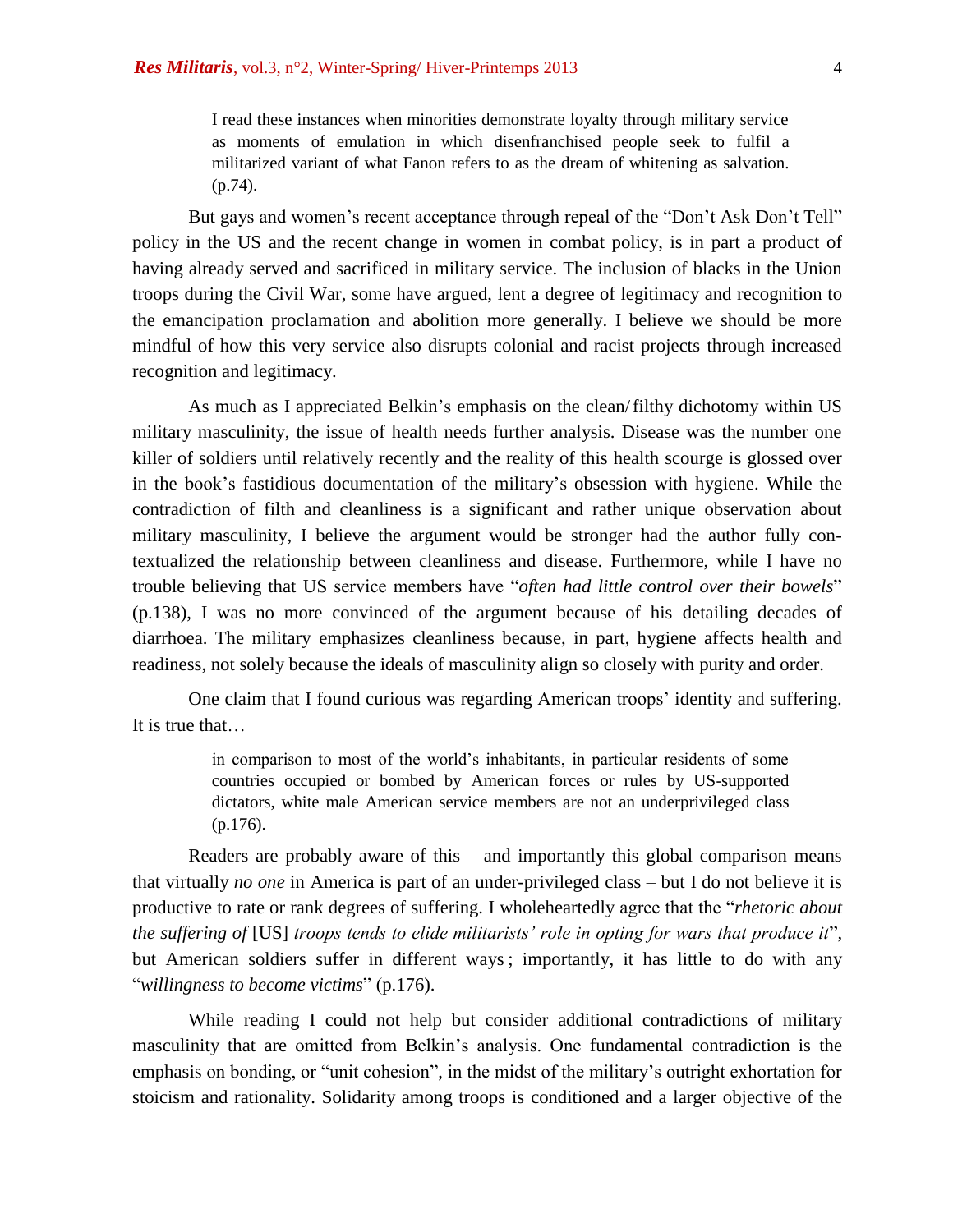institution, a reality which Belkin mentions but does not make central. "*No man left behind*", "*army of one*", and "*battle buddies*" are emblematic of the military's indoctrination towards collectivism and support for one another. This solidarity often becomes a type of love for one another, especially when facing the survival and sacrifice inherent in dire lethal circumstances like warfare. Such 'bonding', labelled 'love' in almost every other context, runs in direct contrast with the demand for non-relational stoicism. Stoicism is a necessity in the midst of enduring and conducting violence. But the two demands are opposing forces which make for a unique contradiction that is highly pronounced within the military. How does an individual manage and navigate the deep love for another person when the expression of emotions is discouraged, if not outright penalized? How does one grieve, mourn, and care for other men when the expression of outright love is taboo ? What are the implications of this bind ?

Another paradox central to military masculinity yet left unaddressed in the book is the demand for violence from people who are not inherently violent. Despite the widely shared sentiment that men are more violent than women, there is little evidence supporting that other commonly held notion that men are *naturally* violent. The military is therefore in the business of getting people proficient in violence when they are not inclined that way. This is often overlooked in both military and gender studies because the characterization of men as inherently violent fits many ideological and political agendas. However, if men are not inclined towards violence by nature, the military therefore has the tall task of demanding behaviour from people whose instincts run in opposition to the exhortations of the institution. The military remains committed to narratives which suggest that male soldiers, while not necessarily enjoying the experience of killing *per se*, are able to manage this contradiction. With proper training, soldiers can become experts in the application of violence. Now, surely, there are a small proportion of people who can easily learn, develop, and adopt this disposition or 'skill', but for most this is a dissonant adaptation requiring considerable disciplining and indoctrination (e.g. ritualized dehumanization of the enemy). In [my research,](https://sites.google.com/site/tyson321/)<sup>2</sup> I sometimes hear of soldiers whose stories frustrate the larger military (and masculinity) narrative. Occasionally, there are moments when soldiers drop their weapons and refuse to fight. For whatever reason, they cannot do the violence of war and they refuse to conduct it even in the middle of battle. They rebel against the very violence that is taken as ordinary and natural. Importantly, we rarely hear such stories as they serve neither the military nor the conventional narrative about masculinity itself. I believe they are not as rare as we are led to believe. How is this contradiction smoothed out, if at all, and what are the consequences ?

Along similar lines, within military masculinity there is the tension between invulnerability and vulnerability. As much as the US military would like to represent its soldiers as brave men who are tough and invulnerable, the institution is having trouble maintaining this myth in the face of overwhelming evidence showing the mental health consequences of war.

 **2** *Loc.cit.*